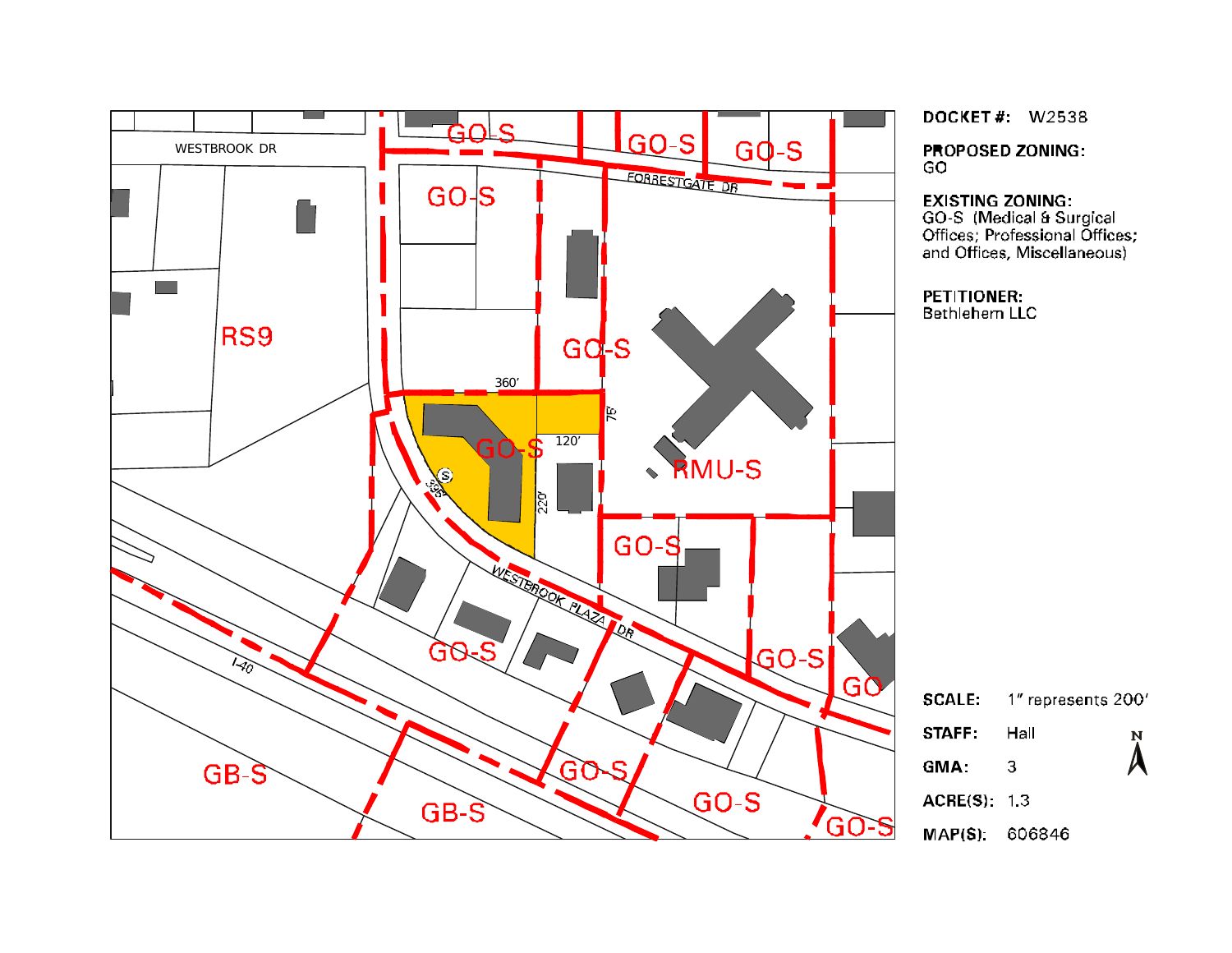April 24, 2002

Bethlehem, LLC Lenin J. Peters, MD, Owner 507 Lindsay Street High Point, NC 27262

RE: ZONING MAP AMENDMENT W-2538

Dear Dr. Peters:

The attached report of the Planning Board to the Board of Aldermen is sent to you at the request of the Aldermen. You will be notified by the City Secretary's Office of the date on which the Aldermen will hear this petition.

Sincerely,

A. Paul Norby, AICP Director of Planning

pc: City Secretary's Office, P.O. Box 2511, Winston-Salem, NC 27102 Jack D. Walker, 302-D Lindsay Street, High Point, NC 27262 W. Lewis Randall, MD, P. O. Box 1239, Wilkesboro, NC 28697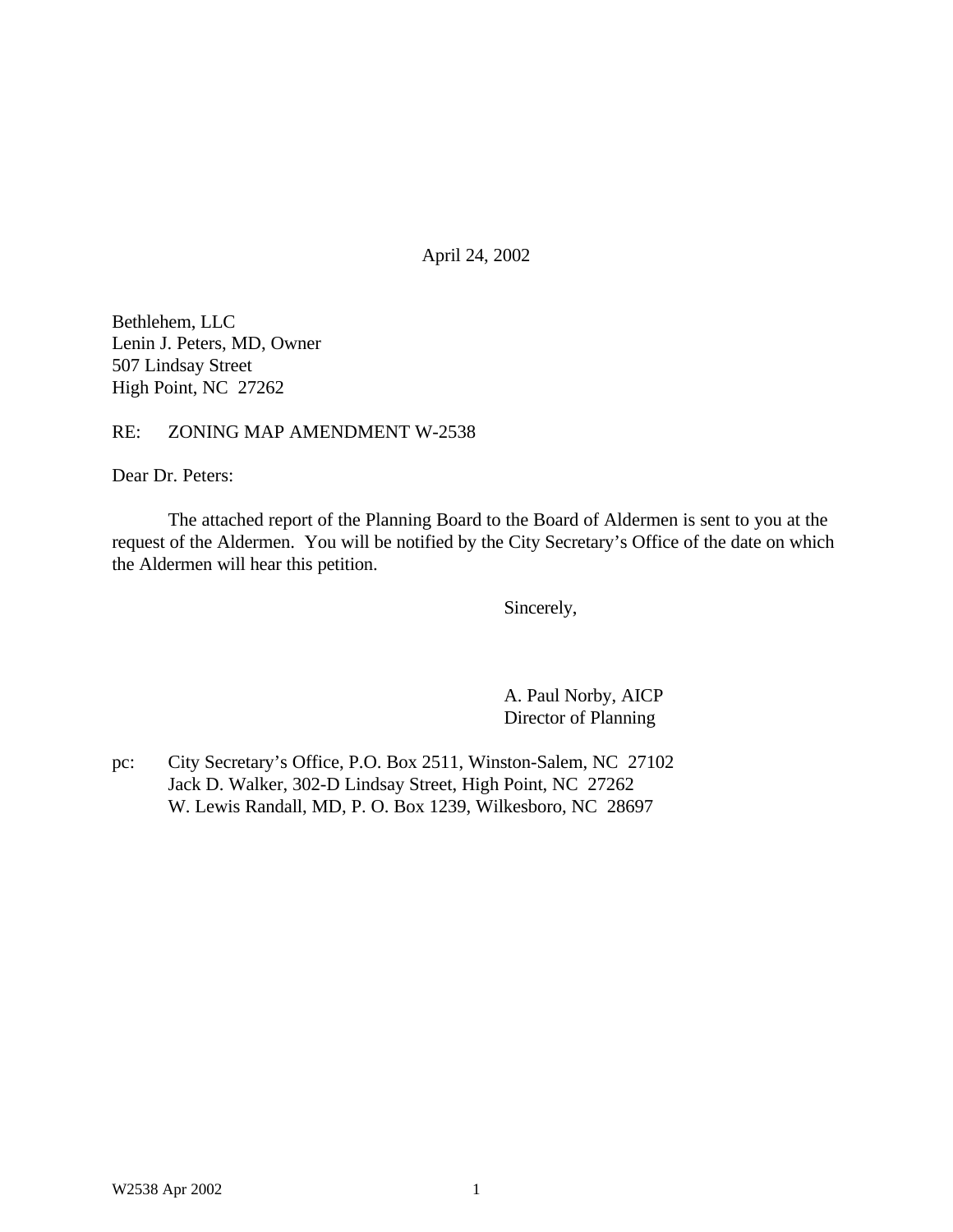# **ACTION REQUEST FORM**

**DATE**: April 24, 2002 **TO**: The Honorable Mayor and Board of Aldermen **FROM**: A. Paul Norby, AICP, Director of Planning

## **BOARD ACTION REQUEST**:

Request for Public Hearing on zoning map amendment of Bethlehem, LLC

# **SUMMARY OF INFORMATION**:

Zoning map amendment of Bethlehem, LLC from GO-S to GO: property is located on the northeast side of Westbrook Plaza Drive south of Forrestgate Drive (Zoning Docket W-2538).

## **PLANNING BOARD ACTION**:

| <b>MOTION ON PETITION: APPROVAL</b> |                     |
|-------------------------------------|---------------------|
| FOR:                                | <b>UNANIMOUS</b>    |
| <b>AGAINST:</b>                     | <b>NONE</b>         |
| <b>SITE PLAN ACTION:</b>            | <b>NOT REQUIRED</b> |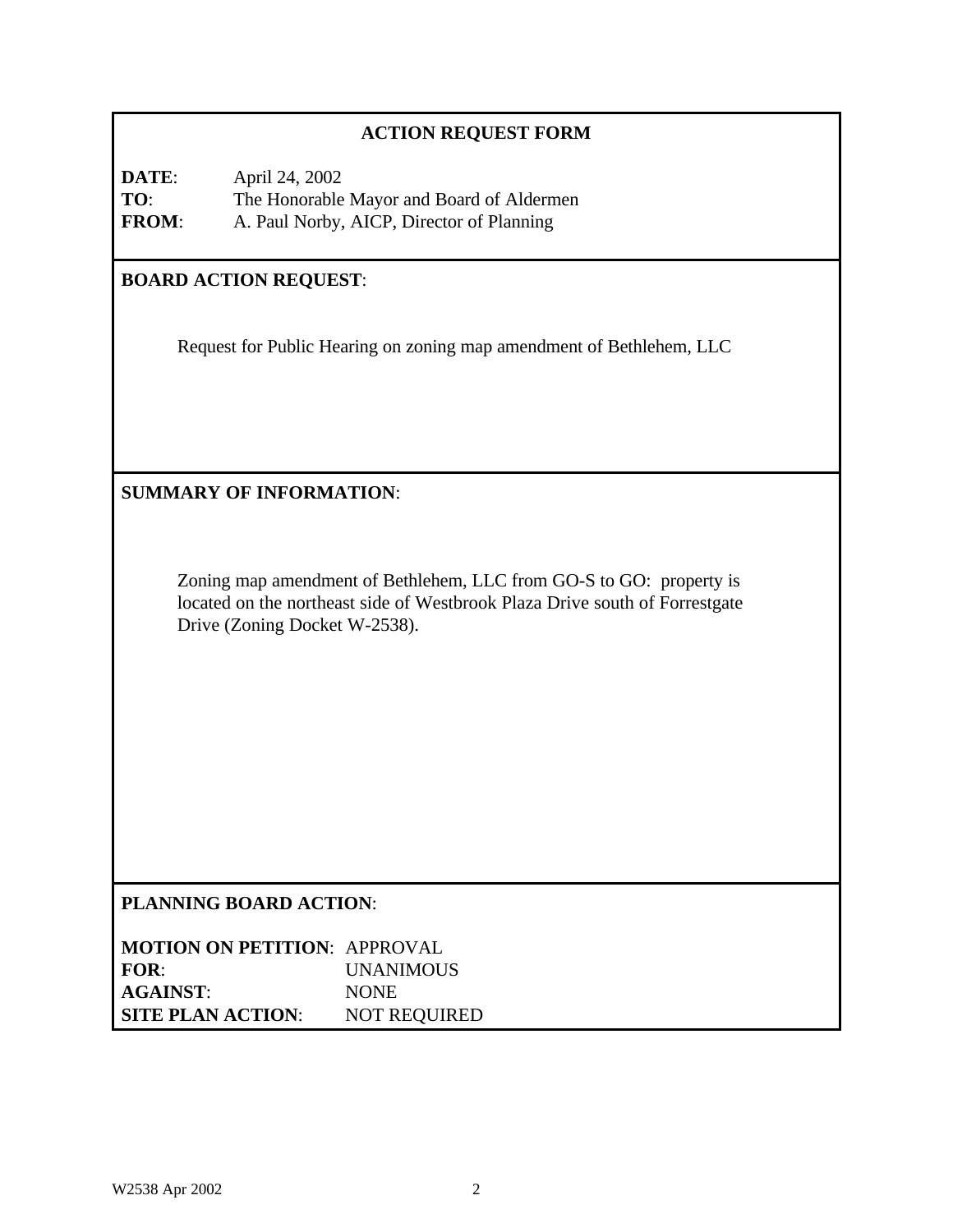### CITY ORDINANCE - GENERAL USE

Zoning Petition of Bethlehem, LLC, Docket W-2538

AN ORDINANCE AMENDING THE WINSTON-SALEM CITY ZONING ORDINANCE AND THE OFFICIAL ZONING MAP OF THE CITY OF WINSTON-SALEM, N.C.

\_\_\_\_\_\_\_\_\_\_\_\_\_\_\_\_\_\_\_\_\_\_\_\_\_\_\_\_\_\_\_\_\_\_\_\_\_\_\_

BE IT ORDAINED by the Board of Aldermen of the City of Winston-Salem as follows:

Section 1. The Winston-Salem City Zoning Ordinance and the Official Zoning Map of the

City of Winston-Salem, N.C. are hereby amended by changing from GO-S (Medical & Surgical

Offices; Professional Offices; and Offices, Miscellaneous) to GO the zoning classification of the

following described property:

Tax Block 3826M, Tax Lots 017 and 018D

Section 2. This ordinance shall become effective upon adoption.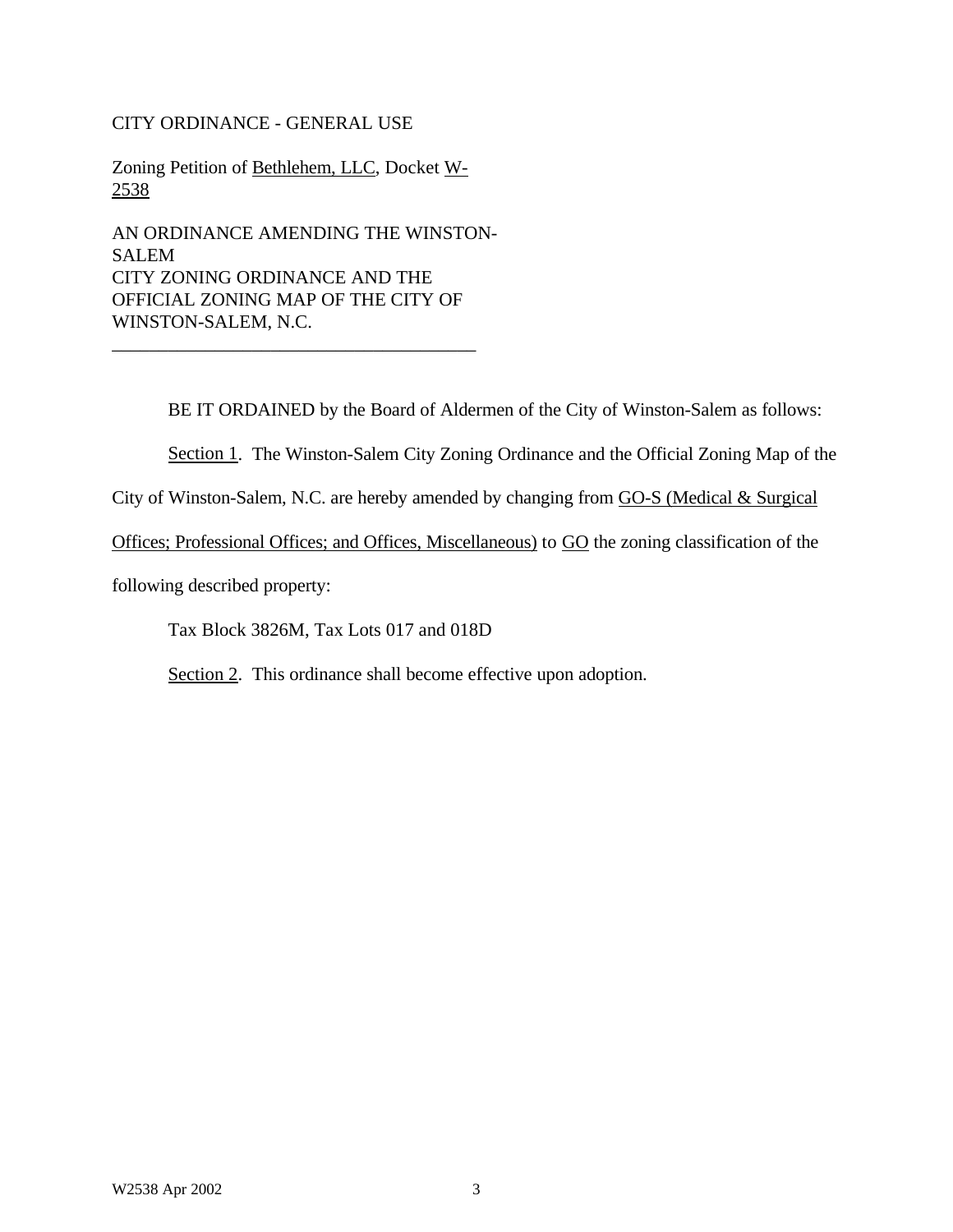## **ZONING STAFF REPORT**

**DOCKET #** W-2538 **STAFF:** S. Chad Hall

Petitioner(s): Bethlehem, LLC Ownership: Same

### **REQUEST**

From: GO-S General Office District (Medical & Surgical Offices; Professional Offices; and Offices, Miscellaneous) To: GO General Office District

Both general and special use district zoning were discussed with the applicant(s) who decided to pursue the zoning as requested.

NOTE: This is a general use zoning petition; therefore, ALL uses permitted in the above requested district should be considered.

Acreage: 1.30 acres

## **LOCATION**

Street: Northeast side of Westbrook Plaza Drive south of Forrestgate Drive. Jurisdiction: City of Winston-Salem. Ward: Southwest.

## **PROPERTY SITE/IMMEDIATE AREA**

Existing Structures on Site: Office building. Adjacent Uses:

| North -     | Vacant land zoned GO-S.               |
|-------------|---------------------------------------|
| Northeast - | Office zoned GO-S.                    |
| East -      | Multifamily zoned RM-U-S.             |
| South -     | Office zoned GO-S.                    |
| West -      | Vacant land RS-9.                     |
| Northwest - | Single family residential zoned RS-9. |

### **GENERAL AREA**

Character/Maintenance: Mixture of medium to large scale office structures with nearby single family residential.

Development Pace: Moderate to rapid.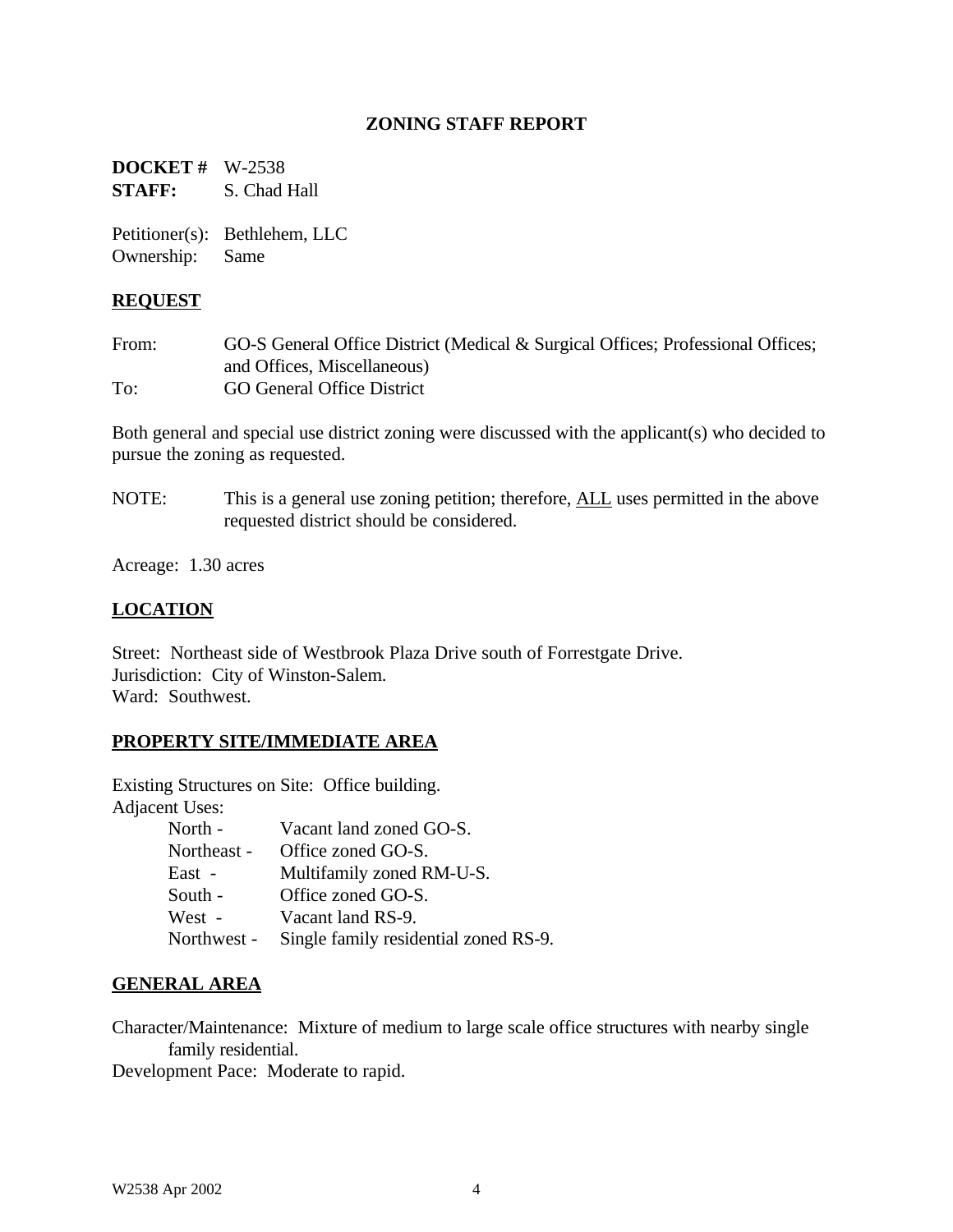## **PHYSICAL FEATURES/ENVIRONMENTAL REVIEW**

Impact on Existing Features: Minimal. Site is already developed.

Topography: There is an approximate change in elevation of 12' on the subject property (from an approximate elevation of 830' in the south to an approximate elevation of 842' in the northeast)

Watershed: Site is not within the boundaries of a water supply watershed.

## **TRANSPORTATION**

Direct Access to Site: Westbrook Plaza Drive; I-40; Westgate Center Drive Street Classification: Westbrook Plaza Drive - local; I-40 - freeway; Westgate Center Drive minor thoroughfare. Average Daily Traffic Count/Estimated Capacity at Level of Service D (Vehicles per Day): I-40 between US 421 and South Stratford Road  $=$  54,000/95,900 Westgate Center Drive between Healy Drive and Hanes Mall Blvd = NC/16,100 Sight Distance: Fair to Good. Sidewalks: None. Transit: None. Bike: None.

## **HISTORY**

Relevant Zoning Cases:

- 1. W-1155; R-5 to R-1-S (Offices); approved June 4, 1984; includes this site, 25.7 acres total; Planning board and staff recommended approval. Final development plan of site approved May 11, 1989; Planning board and staff recommended approval.
- 2. W-1654; R-1-S (Offices) to R-1-S (Offices; and Medical dental or related offices); approved May 7, 1990; includes this site, 1.989 acres; Planning Board and staff recommended approval.
- 2. W-2187; GO-S (Professional Office; Offices, Miscellaneous; and Medical and Surgical Offices) to GO-S (Professional Office; Offices, Miscellaneous; Medical and Surgical Offices; Banking and Financial Services; Health Services, Miscellaneous; Government Offices; School, Vocational or Professional; and Services, Business A); approved October 22 1997; southwest of subject property on northwest side of Westbrook Plaza Drive; 1.18 acres; Planning Board and staff recommended approval. NOTE: All pertinent conditions approved in Zoning Docket W-1997 are still in effect for this rezoning petition.
- 3. W-1997; RMU-S to GO-S (Professional Office; Offices, Miscellaneous; and Medical and Surgical Offices - TWO PHASE); approved October 2, 1995; southwest of subject property on northwest side of Westbrook Plaza Drive. This rezoning petition was done to correct a reclassification error of this property during the UDO zoning conversion process. The property was zoned R-1-S prior to the UDO. R-1 or R-1-S zoning allowed both unlimited residential density and office uses. The property was reclassified RMU-S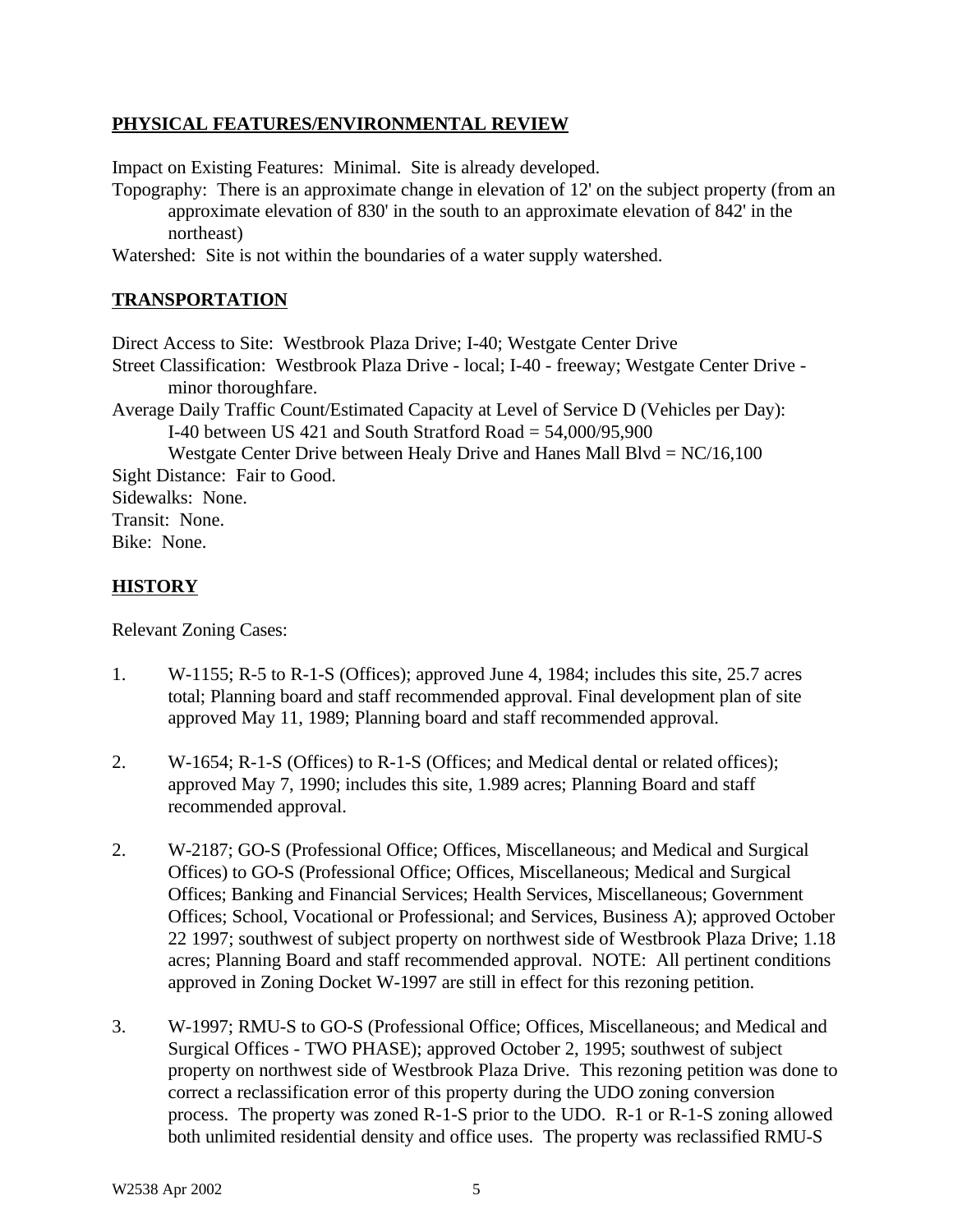but the owner wanted to build an office building on this property. The petition was recommended for approval by both the Planning Board and staff.

## **CONFORMITY TO PLANS**

GMP Area (*Legacy*): Suburban Neighborhoods Relevant Comprehensive Plan Recommendation(s): None. Area Plan/Development Guide: *South Stratford Road Development Guide* (approved in 1989) Relevant Development Guide Recommendation(s): The "development plan" (page 17 of the area plan) recommends that the subject property be developed for office uses.

## **ANALYSIS**

The current rezoning request is for a 1.3 acre tract located on the northeast side of Westbrook Plaza Drive. The subject property is currently developed and is largely surrounded by developed office space. Vacant land, zoned GO-S is located north of the site and abuts the subject property. To the west, across Westbrook Plaza Drive, vacant land zoned RS-9 is available.

Numerous rezonings were requested during the 1970's in the area bordered by South Stratford Road, Interstate 40, Old Vineyard Road and the new I-40 bypass. The majority of land uses requested have been for office development. Special use district zoning was used for a number of these rezonings. In these special use district zones, development control was obtained with respect to building and parking placement, building heights, and development intensity.

The site falls within a larger area recommended for office use as indicated in the *South Stratford Road Development Guide*. The subject area calls for office uses.

Two relevant conditions to the development of this site involve localized impact fees prior to the issuance of building permits. The first impact fee was for the Stratford Road sewer outfall and the other was for the Westbrook Plaza Drive road improvements. Both fees have been paid.

In this instance, the conversion of an existing GO-S to a GO does not appear to adversely affect the character of the development around the subject property. The original GO-S classification was in attempts to regulate building and parking locations as well as building height and density of a parcel. Since the site is already developed, converting to a general GO classification does not impact the character of the area. While staff is comfortable with general use zoning on developed parcels, the reclassification of the subject property should not suggest that vacant or surrounding parcels should be rezoned to GO.